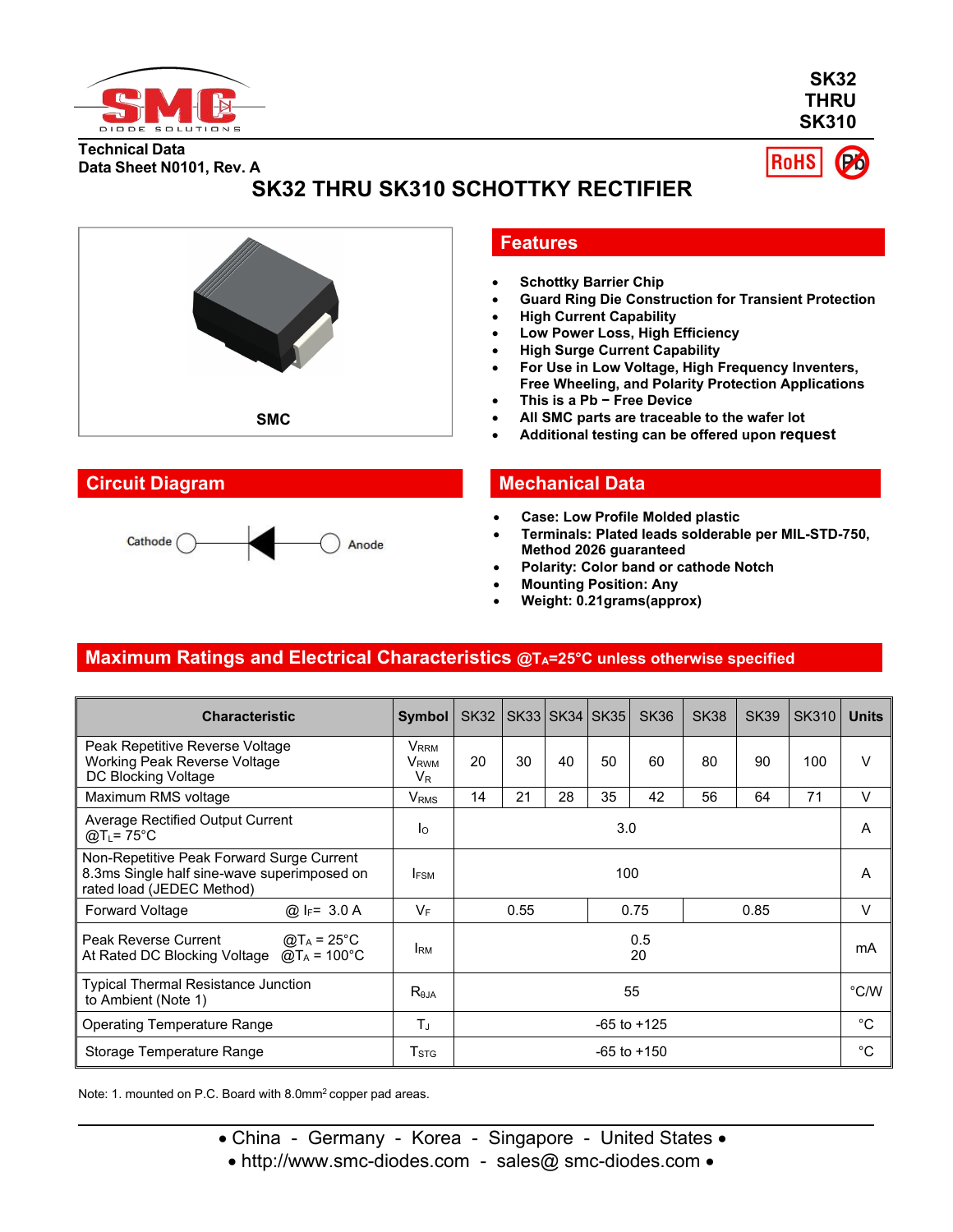

**Technical Data Data Sheet N0101, Rev. A**

**SK32 THRU SK310** RoHS

# **Ratings and Characteristics Curves**



- China Germany Korea Singapore United States
- http://www.smc-diodes.com sales@ smc-diodes.com •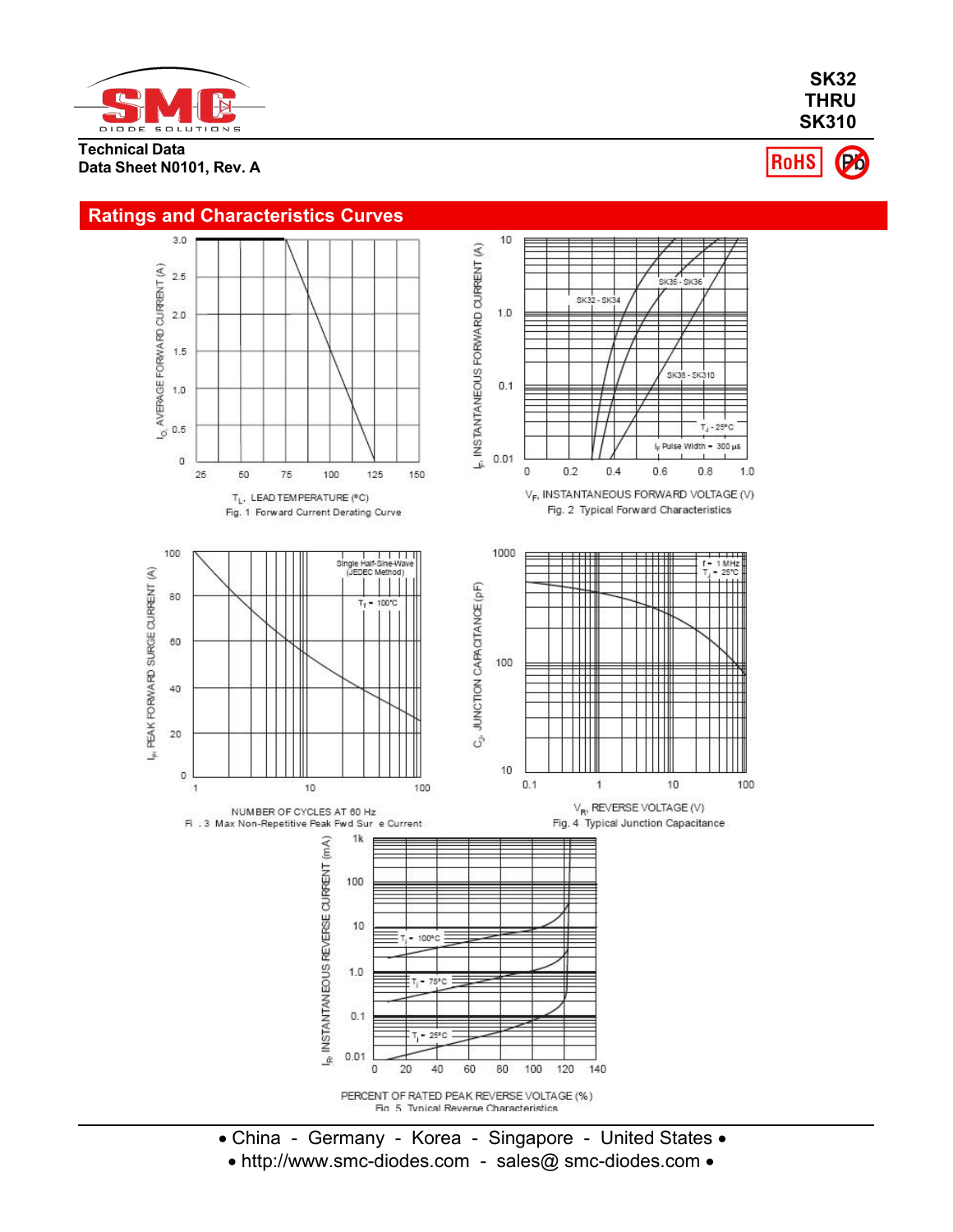

**Technical Data Data Sheet N0101, Rev. A**

## **Mechanical Dimensions SMC**



| <b>SYMBOL</b> |       | <b>Millimeters</b> | <b>Inches</b> |       |  |  |
|---------------|-------|--------------------|---------------|-------|--|--|
|               | Min.  | Max.               | Min.          | Max.  |  |  |
| A             | 5.59  | 6.22               | 0.220         | 0.245 |  |  |
| в             | 6.60  | 7.11               | 0.260         | 0.280 |  |  |
| C             | 2.75  | 3.25               | 0.108         | 0.128 |  |  |
| D             | 0.152 | 0.305              | 0.006         | 0.012 |  |  |
| Е             | 7.75  | 8.25               | 0.305         | 0.325 |  |  |
| F             | 2.00  | 2.95               | 0.079         | 0.116 |  |  |
| G             | 0.051 | 0.203              | 0.002         | 0.008 |  |  |
| н             | 0.76  | 1.60               | 0.030         | 0.063 |  |  |

# **Ordering Information Marking Diagram**

| <b>Device</b>         | Package       | <b>Shipping</b> |                     |
|-----------------------|---------------|-----------------|---------------------|
| SK32<br>THRU<br>SK310 | SMC (Pb-Free) | 3000pcs / reel  | Part Numbe<br>YYWWL |

For information on tape and reel specifications, including part orientation and tape sizes, please refer to our tape and reel packaging specification.

# **Carrier Tape Specification SMC**



|  | Part Number |  |
|--|-------------|--|
|  | 256661      |  |

Where XXXXX is YYWWL

First row: Part Number (SK32, SK33, SK34, SK35, SK36, SK38, SK39, SK310) Second row: YYWWL YY is the manufacture year, WW is the manufacture week code,<br>L is the wafer's Lot Number

|                | <b>Millimeters</b> |       |  |  |  |  |
|----------------|--------------------|-------|--|--|--|--|
| <b>SYMBOL</b>  | Min.               | Max.  |  |  |  |  |
| A              | 5.90               | 6.10  |  |  |  |  |
| B              | 8.20               | 8.40  |  |  |  |  |
| С              | 2.40               | 2.60  |  |  |  |  |
| d              | 1.40               | 1.60  |  |  |  |  |
| E              | 1.40               | 1.60  |  |  |  |  |
| F              | 7.60               | 7.70  |  |  |  |  |
| P              | 7.90               | 8.10  |  |  |  |  |
| P <sub>0</sub> | 3.90               | 4.10  |  |  |  |  |
| P <sub>1</sub> | 3.90               | 4.10  |  |  |  |  |
|                |                    | 0.600 |  |  |  |  |
| W              | 15.80              | 16.20 |  |  |  |  |

- 
- China Germany Korea Singapore United States •
- http://www.smc-diodes.com sales@ smc-diodes.com •

#### **SK32 THRU SK310**